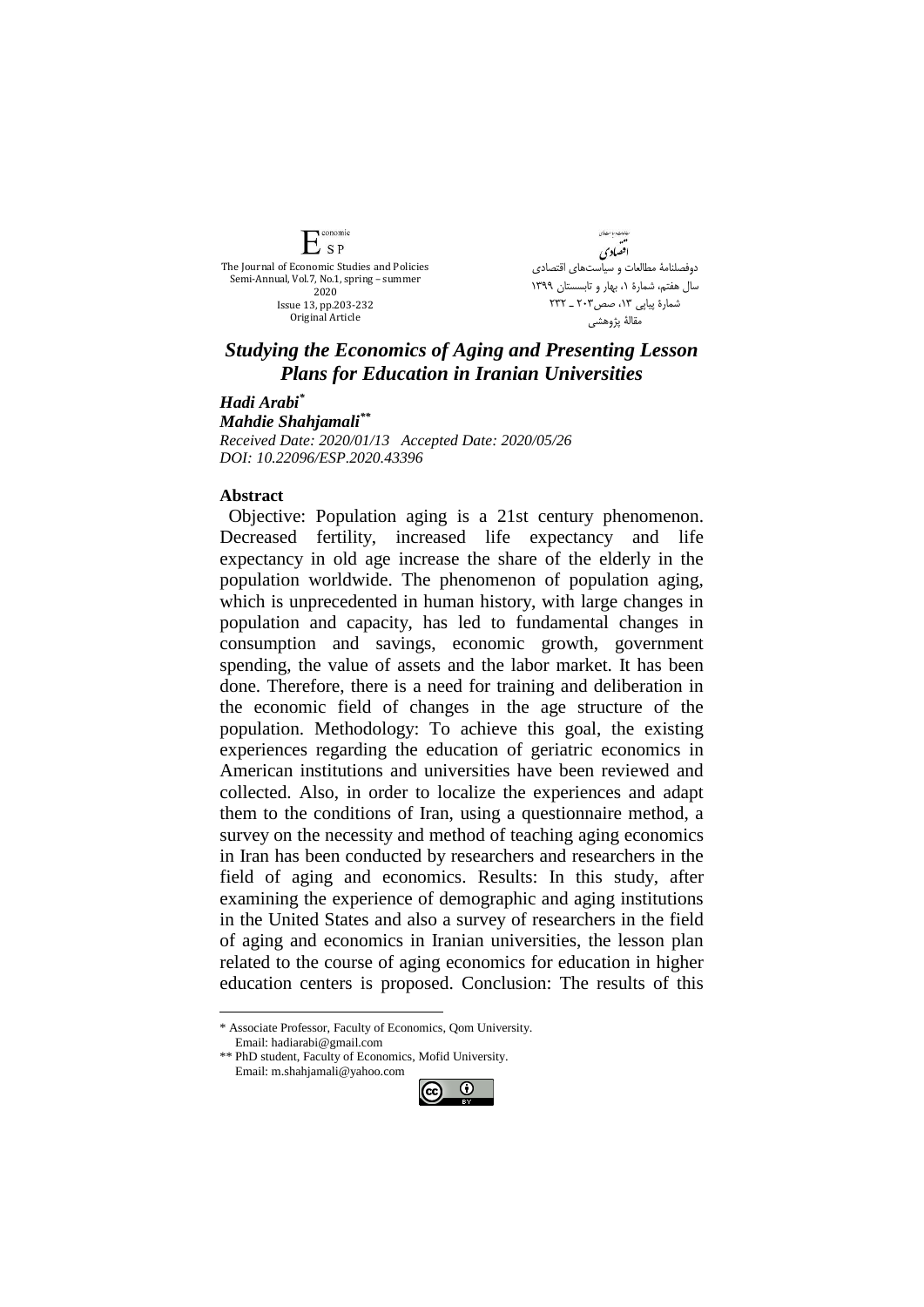study indicate that it is very necessary to provide 2 or 3 units of geriatric economics courses in the fields of management, economics, insurance and sociology at the undergraduate and graduate levels.

**Keywords:** Population, aging, Economics, Economics of Aging, Education.

**JEL Classification:** A22, B21, B22, D6, E2.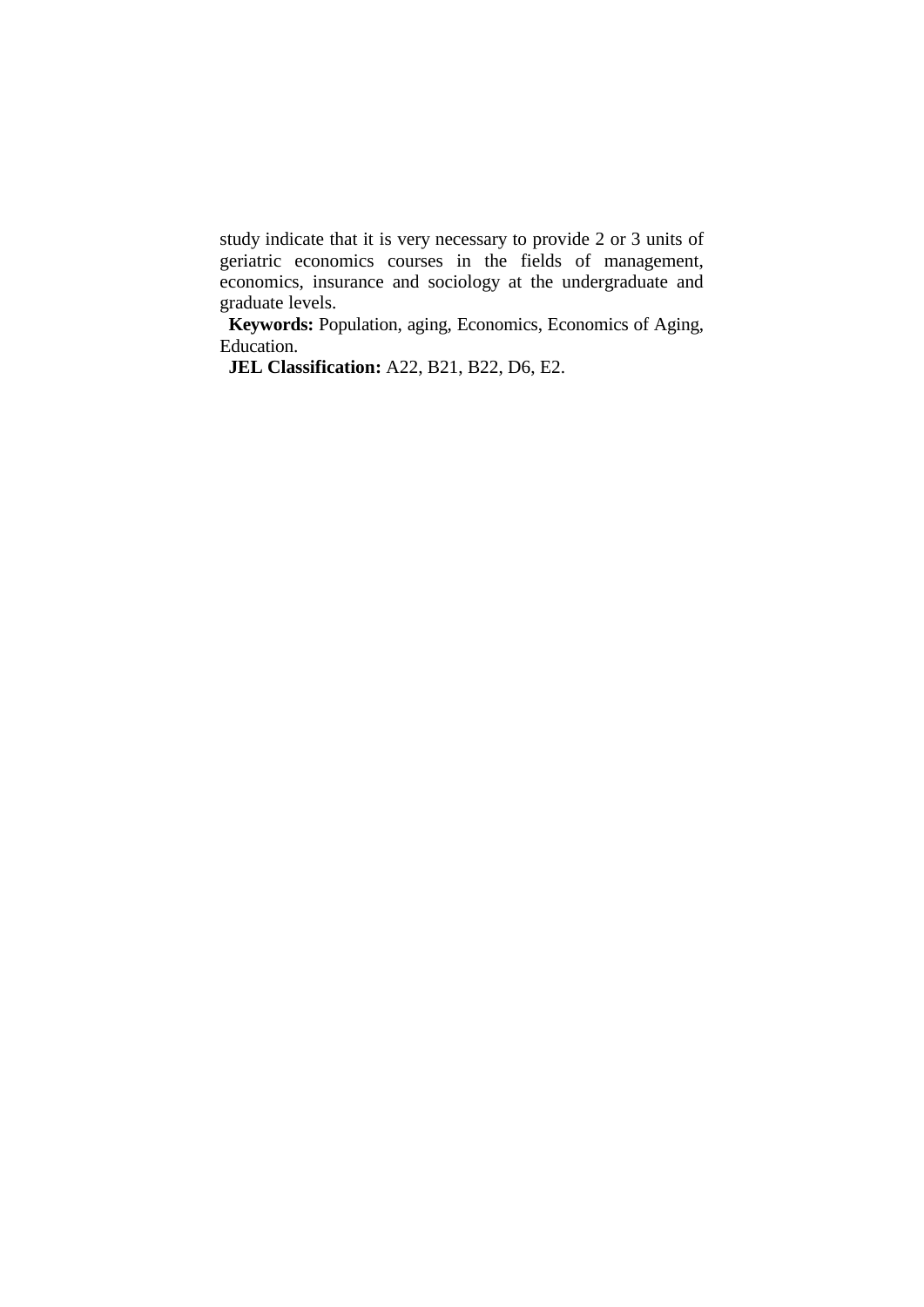## **Bibliography**

- Ardahai, Ali & Mahmoudian, Hossein (2014). "Analysis of the causes of internal migration in Iran in the 2006 and 2011 censuses", *Social Studies and Research in Iran*, Vol. 6, No. 3, pp. 375-390.
- Country Planning and Budget Organization (2016)."Population aging, economic challenges and consequences", *Macroeconomic Affairs*, pp.1-37.
- Gokhale, J. & Smetters, K. (2003). *Fiscal and generational imbalances: new budget measures for new budget priorities*, Washington D.C.: AEI Press.
- Heidari, Gholamreza (2010). "Library and Information Science Education in Iran: Barriers and Strategies", *Journal of Library and Information Science*, No. 14, pp. 71-106.
- Hosseininia, Narges (2016). "Statistics of the country's pension fund", *Office of Planning and Systems Developmen*, First Edition.
- Jimento, JF; Rojas, JA. & Puente, S. (2008). "Modelling the impact of aging on social security expenditures", *Economic Modelling*, Vol. 2, No. 25, pp. 24-201.
- Kalache, A.; Aboderin, I. & Hoskins, I. (2002). "Compression of morbidity and active ageing: key priorities for public health policy in the 21st century", *Bulletin of the World Health Organization*, Vol. 3, No. 80, pp. 4-243.
- Mackellar, Landis (2003). "Population aging in japan", *Asia-Pasific Development Journal*, Vol. 10, No. 1, pp. 97-122.
- Maleknia, Emad (2016). "Study of the role of higher education in the development of economic activities", *National Congress of Higher Education of Iran.*
- Mechaniki, Javad; Arbabi, Abolhahed & Kaseb, Saghar (2017). "Assessment of population aging and its spatial effects on rural economy using SAW hierarchical analysis model", *Spatial Spatial Research*, No. 4. pp. 115-130.
- Mir, Seyed Javad; Ganjian, Mehdi & Forouhesh Tehrani, Gholamreza (2014). "Challenges and Strategies of Pension Funds in Iran, a Case Study of Jihad Keshavarzi Pension Fund", *Quarterly Journal of Strategic and Macro Policies*, No. 7, pp. 111-139.
- Nofaresti, Mohammad & Ahmadi, Mahboubeh (2008). "Study of the effect of population age structure on community savings", *Economic Research*, Vol. 8, No. 1, pp: 116-138.
- Russell, Mehdi & Ardalan, Ali (2007). "The future of aging and the costs of health services: a warning for the country's health system", *Iranian Journal of Aging*, No. 4, pp. 300-305.
- Safarkhanlou, Helia & Rezaei Ghahroudy, Zahra (2017). "Developments in the elderly population in Iran and the world", *Journal of Statistics*, No. 25, pp. 8-16.
- Sarukhani, Baqer & Gharib, Mina (2014). "Family structure and its impact on the status of the elderly", *Iranian Journal of Social Development Studies*, Vol. 6, No. 2. pp. 21-32.
- Seyed Mirzaei, Seyed Mohammad (2007). "Considerations on the Dimensions of Aging with a Look at the Japanese Experience", *Journal of Humanities*, No. 53, pp. 201-222.
- Weil, D. (2007). "Accounting for the effects of health on economic growth", *Quarterly Journal of Economics*, Vol. 122, Issue. 3, pp. 126-306.
- World Bank (1994). *Averting the old age crisis: Policies to protect the old and promote growth*, Washington D.C.: Oxford University Press.
- Yavari, Kazem; Baskha, Mehdi; Sadeghi, Hossein & Naseri, Alireza (2015). "Review article: A look at the economic effects of the phenomenon of aging", *Journal of Aging*, Vol. 10, No. 1, pp. 92-105.
- Zaicava, A. & Zimmermann, K.F. (2016). *Handbook of the Economics of Population Aging*, Vol. 1A, pp. 119-177.